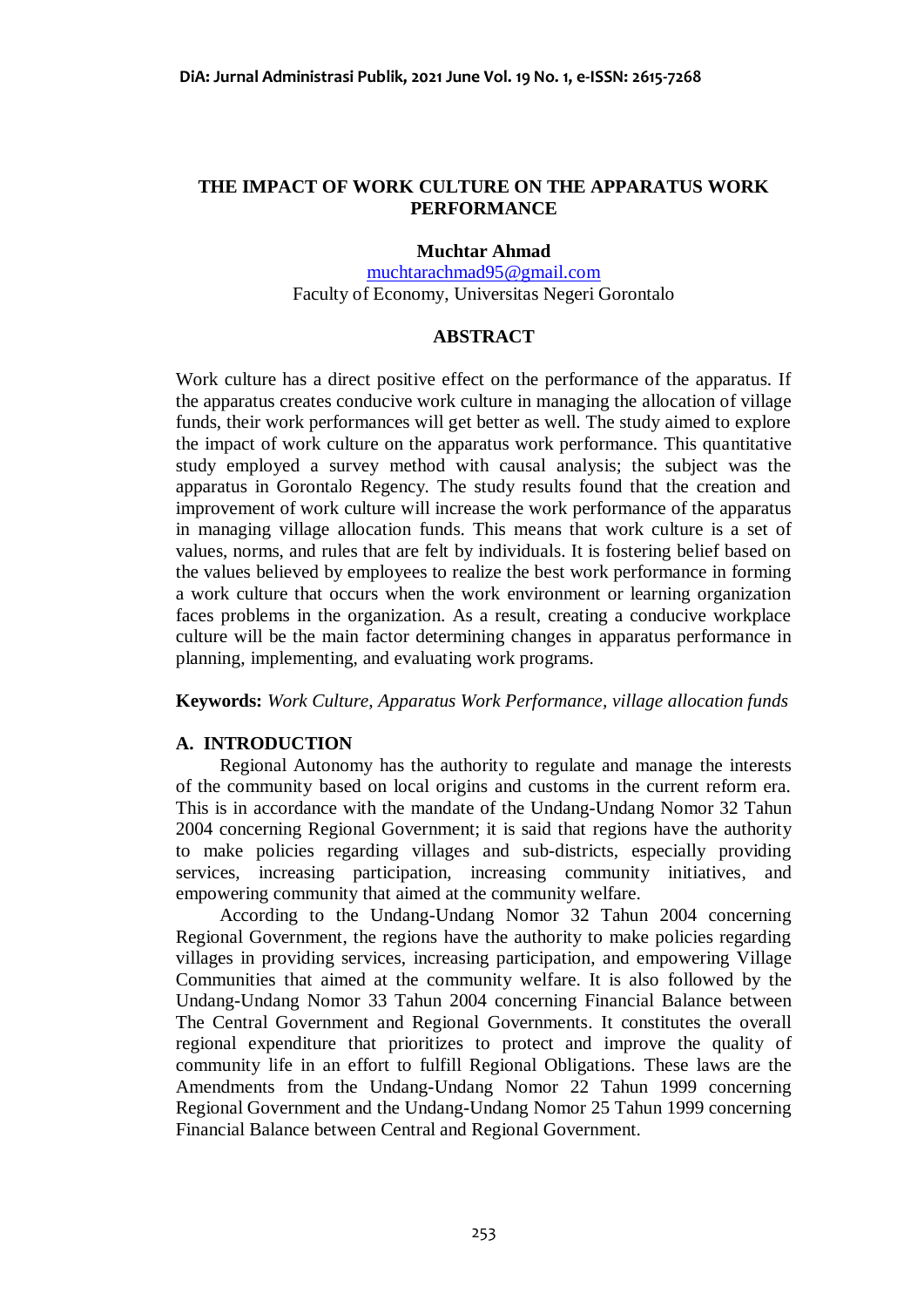The Peraturan Pemerintah Nomor 72 Tahun 2005 concerning Villages stated that the Implementation of Village Government Affairs that becomes the Village Authority is funded from the Village Revenue and Expenditure Budget and Regional Government Assistance. It is in accordance with the Surat Keputusan Menteri Dalam Negeri Nomor: 140/640SJ tanggal 22 Maret Tahun 2005 concerning Guidelines for Village Allocation Funds from the District Government to the Village Government, and the Peraturan Pemerintah Nomor 6 Tahun 2007 regarding sources of village income. Villages have the right to obtain revenue sharing from Regional Taxes and Retribution for Regencies and part of the Central and Regional Financial Balance Funds received by the Regency according to the Peraturan Pemerintah Nomor 72 Tahun 2005 article 68. Disbursement of the village finance share from the district is through the village treasury in accordance with article 2A of the Undang-Undang Nomor 34 Tahun 2000 concerning amendments to the Undang-Undang Nomor 18 Tahun 1997 concerning Regional Taxes and Levies.

The fact is that regional development planning currently still depends on the central government; although they get assistance, they still find difficulties in providing their resources, especially in managing budgets effectively and efficiently. In addition, the unpreparedness of human resources, especially in the main aspects of the apparatus, in which the managing apparatus tends to be less competent with their work and the lack of support for the adaptation of the work environment for the managing apparatus of the Village Allocation Funds at the District level.

To face this big challenge, the managing apparatus of the village allocation funds in Gorontalo Regency must be proactive and anticipatory in improving the performance of their apparatus, and institutions. The reason is because the ability and skills of the Village Apparatus are the basis for the implementation of government, especially in the financial sector in managing the Village Allocation Fund. Physical development is a form of Village Development. However, at this time, village facilities and infrastructure are still inadequate in achieving sustainable development. Due to this, funds are a basic factor in increasing village development. As financial management is important, it requires the readiness of reliable human resources for the sake of creating professional and proportional apparatus performance in their duties and responsibilities.

Human resources are one of the driving forces for the effectiveness and efficiency of regional development programs, which are supported by accountability in managing village allocation funds in a transparent and accountable manner. This requires the professionalism and quality of human resources with regard to efforts to increase the knowledge, skills, and behavior of people in the group so that there is a change in the performance of these people. As a result, they can provide direct benefits for regional development. The low performance of the apparatus will have an impact on low work results which resulting the un-optimal program achievement according to predetermined targets.

The research problem is to find out the impact of work culture on the apparatus work performance. Reflecting on this problem, the research aims to explore the impact of work culture on the apparatus work performance. Moreover,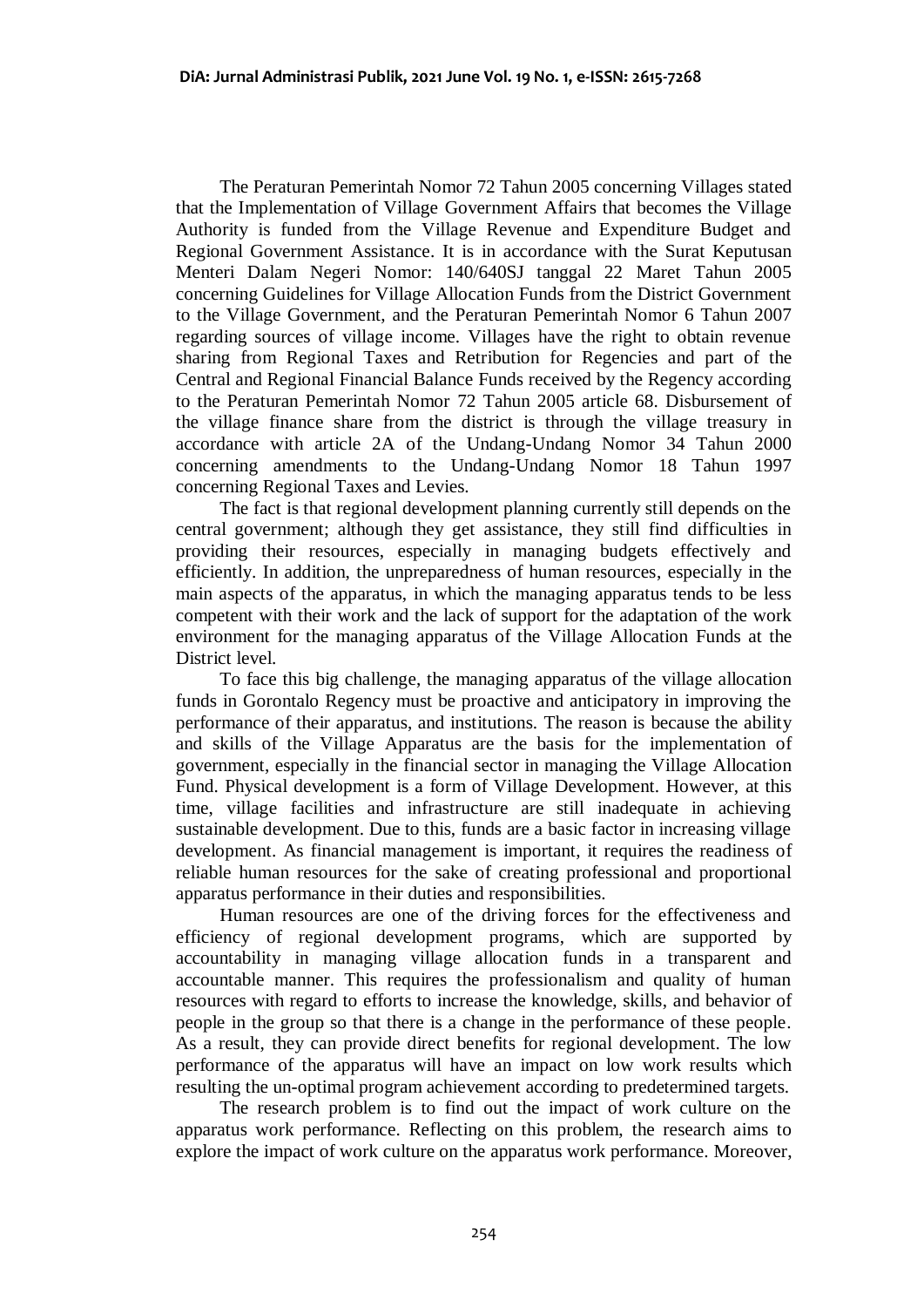the following research hypothesis can be formulated, namely: work culture has a positive direct effect on the apparatus work performance Gorontalo Regency.

# **B. LITERATURE REVIEW**

# **a. Apparatus Work Performance**

According to Casio (1992), performance is essentially the completion of tasks carried out individually and in groups. Cascio (1992) states that performance refers to the completion of employee tasks. Moreover, performance appraisal is a systematic description of the strengths and weaknesses that are relevant to the work of an individual or group.

According to Rivai (2004), performance is a tangible behavior that is displayed by everyone as a work achievement produced by employees in accordance with their roles in the company. Meanwhile, Randal and Susan (1997) suggest that performance is a formal and structured system that measures, assesses, and influences job-related traits, behavior, and outcomes (including attendance levels).

Work performance could also become the benchmark of achievement. According to Milkovich dan Boudreau (1997), work performance can reflect the success of the organization, while employee achievement is the level at which employees can complete the work that has been set.

Meanwhile, Noe (2002) states that the performance management model in organizations involves four interdependent factors, namely (1) individual attributes, (2) organizational strategy, (3) situational barriers, and (4) goals to be achieved.

Further, Mangkunegara (2001) terms work performance as "Job Performance" or "Actual Performance" (actual work performance or achievement achieved by a person). The definition of work performance is the result of work in quality and quantity achieved by an employee in carrying out his/her duties in accordance with the responsibilities assigned to him/her.

According to Benardin & Russell (1998), there are 6 (six) primary criteria that can be used to measure performance: 1) Quality; the degree of the process or the results of the implementation of activities that approaches perfection or approaches the expected goals. 2) Quantity; the amount generated. For example, the amount of rupiah, the number of units, the number of activity cycles completed. 3) Timeliness; the degree to which an activity is completed at the desired time by paying attention to the coordination of other outputs and the time available for other activities. 4) Cost-effectiveness; the extent to which the use of organizational resources (human, financial, technological, material) is maximized to achieve the highest yield or reduction in losses from each unit of resource use. 5) Need for supervision; the degree to which a worker can carry out a job function without the need for supervision of a supervisor to prevent unwanted actions. 6) Interpersonal impact; the degree to which the apparatus maintains their selfesteem, goodwill, and cooperation between colleagues and subordinates.

Moreover, Ahmad (2014) defines work performance as the performance or results of the work of employees in improving work in accordance with their respective duties and functions for the objectives that have been set together in the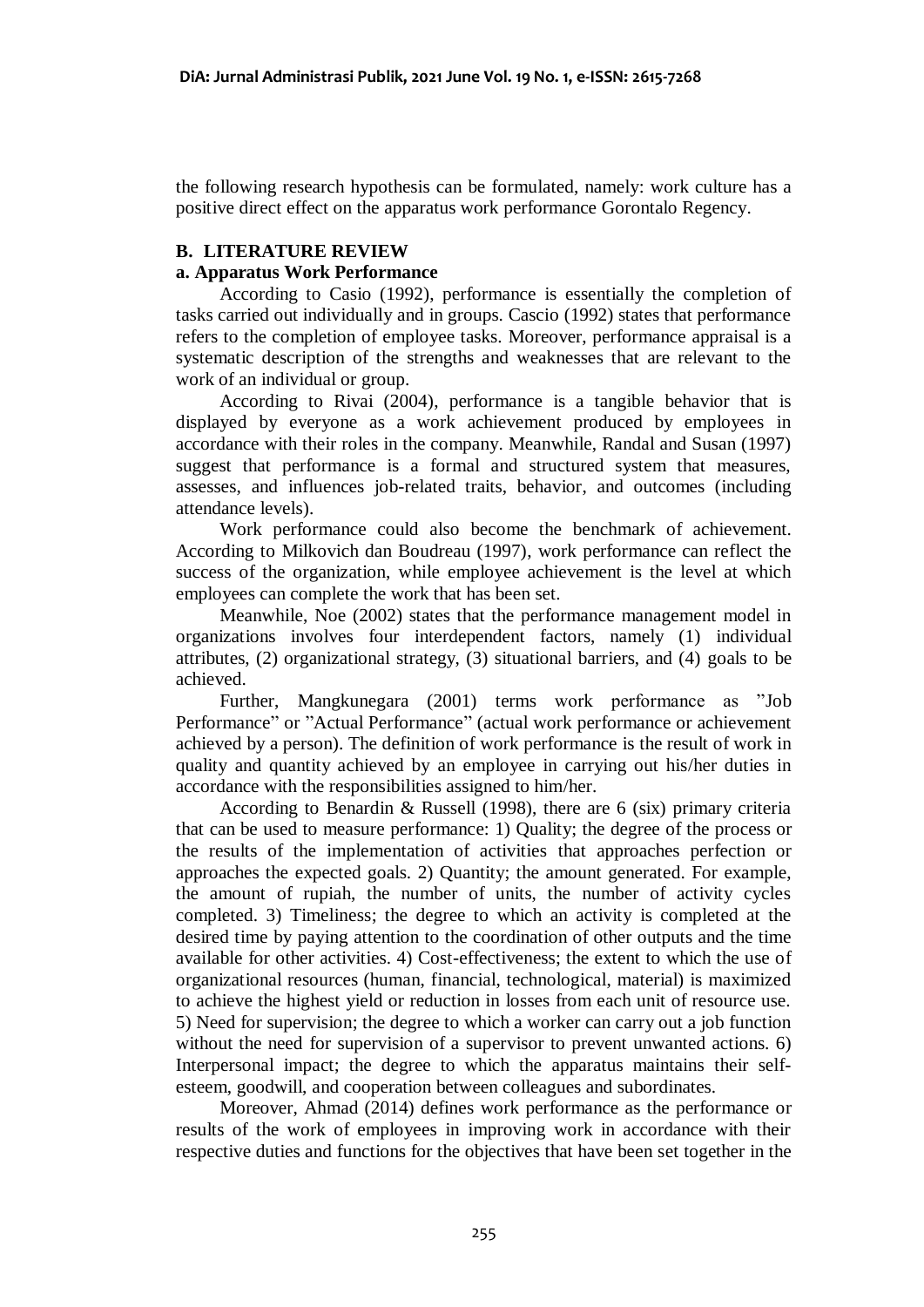organization and are measured by an assessment by the direct supervisor.

Thus performance can be synthesized as a performance performed by a person in carrying out their respective duties and functions to achieve organizational goals, with indicators, among others; quantity of work, quality of work, punctuality, cooperation, and creativity.

## **b. Work Culture**

Schein (as cited in Aldri Frinaldi, 2014) proposes that employee work culture is a value perspective, understanding how to work, rules, norms, mindset, and behavior of every employee or group of employees or their leaders in carrying out a job.

Culture is all actions on everyday things that a person gets from habit. It is a system of ideas and feelings, actions, and works produced by humans in social life that are attached to them through experiences in the life of their community groups (Koentjaraningrat, 2002). This situation is formed by the peculiarities of the ethnicities and the geographical conditions of a region. Because human life is always in groups, in line with the distribution of human groups, various ethnic groups are formed who have shared beliefs and values as the basis for shaping the rules in that community group.

Work culture is a philosophy based on a view of life as values that become traits, habits, and boosters that are cultivated in a group and are reflected in attitudes into behavior, aspirations, opinions, views, and actions that manifest as work.

Newstrom and Davis (1993) state the importance of work culture in supporting work unit success. Culture provides the identity of the apparatus; it is also a source of stability and organizational continuity that provides a sense of security for the apparatus. More importantly, culture helps to stimulate the apparatus to be enthusiastic about their duties. The fundamental purpose of culture is to develop human resources as a whole so that everyone is aware that they are in a relationship as the customer and the supplier in communicating with others effectively, efficiently, and happily.

Work culture is associated with organizational culture, as suggested by Hunger (2013), has two important attributes, namely: (1) intensity; it is about how much the members of a business unit agree on the norms, values, or other cultural elements associated with the business units. Organizations with strong norms support the existence of certain specific values. The apparatus of an organization with a strong culture tends to show consistency in behavior. They tend to behave the same way all the time. (2) integration; it is about how big the business units in an organization share a common culture. Organizations with a dominant culture that is deeply rooted are usually hierarchically controlled and power-oriented.

Based on the results of the theoretical study above, work culture can be synthesized as a set of values, norm, and rules that have been agreed upon and become a joint commitment in carrying out their respective duties and functions to achieve organizational goals with some indicators (self-confidence, openness, problem-solving in groups, and independence).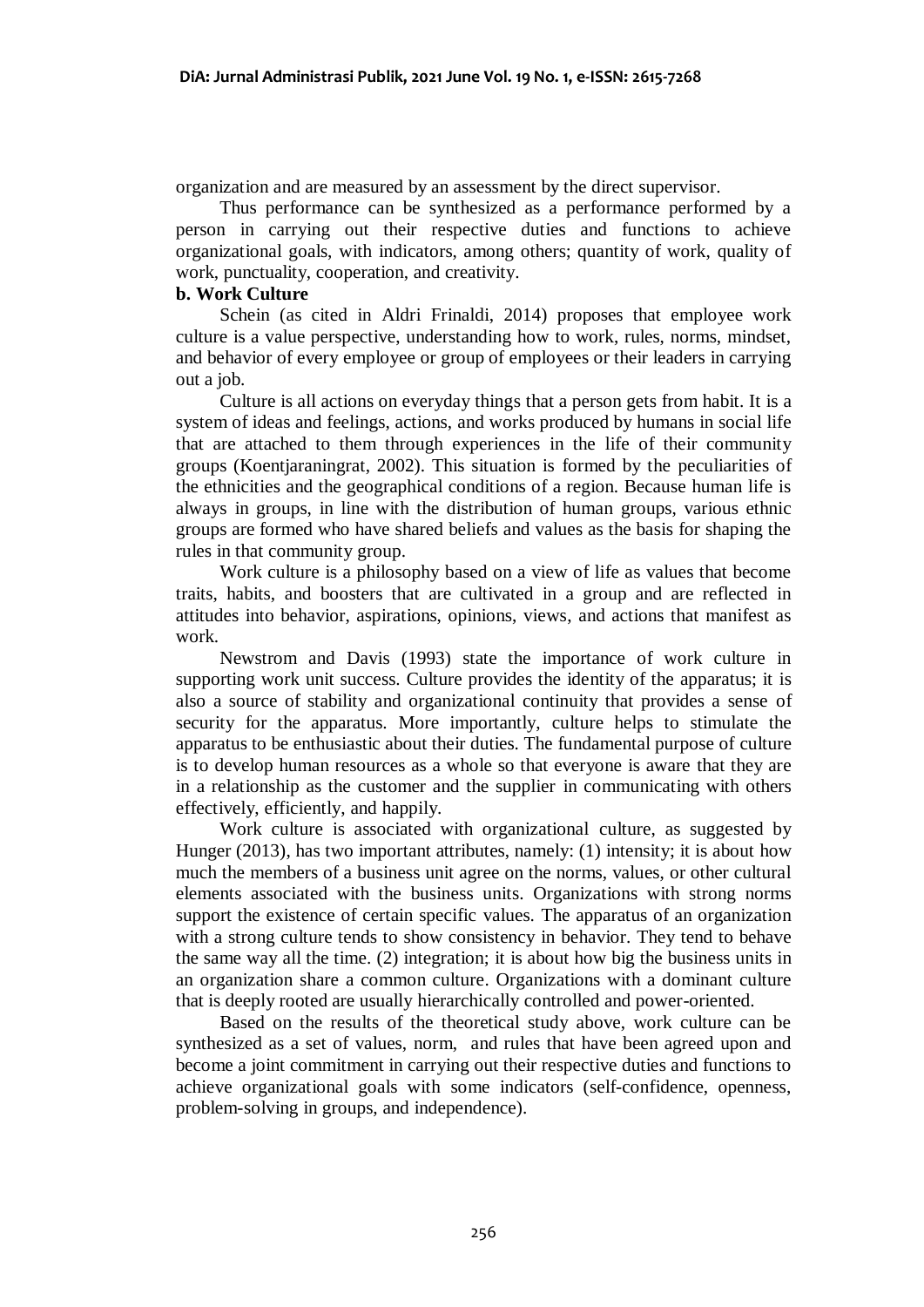# **C. METHOD**

This study raised a hypothesis in which, "work culture has a positive direct effect on the apparatus work performance Gorontalo Regency." This study used a quantitative approach with a survey method; it is aimed at studying large and small populations by selecting and examining the selected sample from a population according to its characteristics. Thus, this study employed a causal analysis, namely a one-way flow system, so that there is no upside-down direction. The causal approach is an analysis of whether or not there is an effect between one variable and another by using multiple correlation model analysis techniques. This study examined five variables, such as, work culture, work environment, responsibility, and apparatus work performance.

# **a. Performance Variable**

# *Conceptual Definition*

Performance can be synthesized as the activity performed by a person in carrying out their respective duties and functions to achieve organizational goals with some indicators. They are; 1) quantity of work, 2) quality of work, 3) punctuality, 4) cooperation, and 5) creativity.

# *Operational Definition*

Apparatus work performance is the result of work or performance carried out by the managers of the village allocation funds in carrying out their respective duties and functions to achieve organizational goals. It is reflected in the results of measurements using a scale model using a Likert scale.

# **b. Work Culture Variable**

#### *Conceptual Definition*

Work culture is the value of collective or personal work that results in high performance in shaping behavior, attitudes, self-confidence, openness, and work discipline. It shapes work productivity in accordance with their respective duties and functions to achieve organizational goals with indicators, self-confidence, openness, problem solving in groups, and independence.

# *Operational Definition*

Apparatus work culture is a collective or personal work system that results in high performance in shaping behavior, attitudes, self-confidence, openness, and work discipline. It shapes the work productivity of the apparatus in accordance with their respective duties and functions to achieve organizational goals as reflected in the measurement results of the Likert scale model.

# **D. EXPLANATION**

## **a. Description of Research Data**

The research data description explains the general description of the data, including the average value (mean), standard deviation, mode (Mo), median (Me), and frequency distribution and data description through histogram using SPSS 17 for Windows. A description of each variable includes the variables of apparatus work performance and work culture are described as follows:

# *Apparatus Work Performance Data*

Based on the results of the analysis, the lowest score was 107, the highest score was 148, the median was 125.88, the standard deviation was 9.07, and the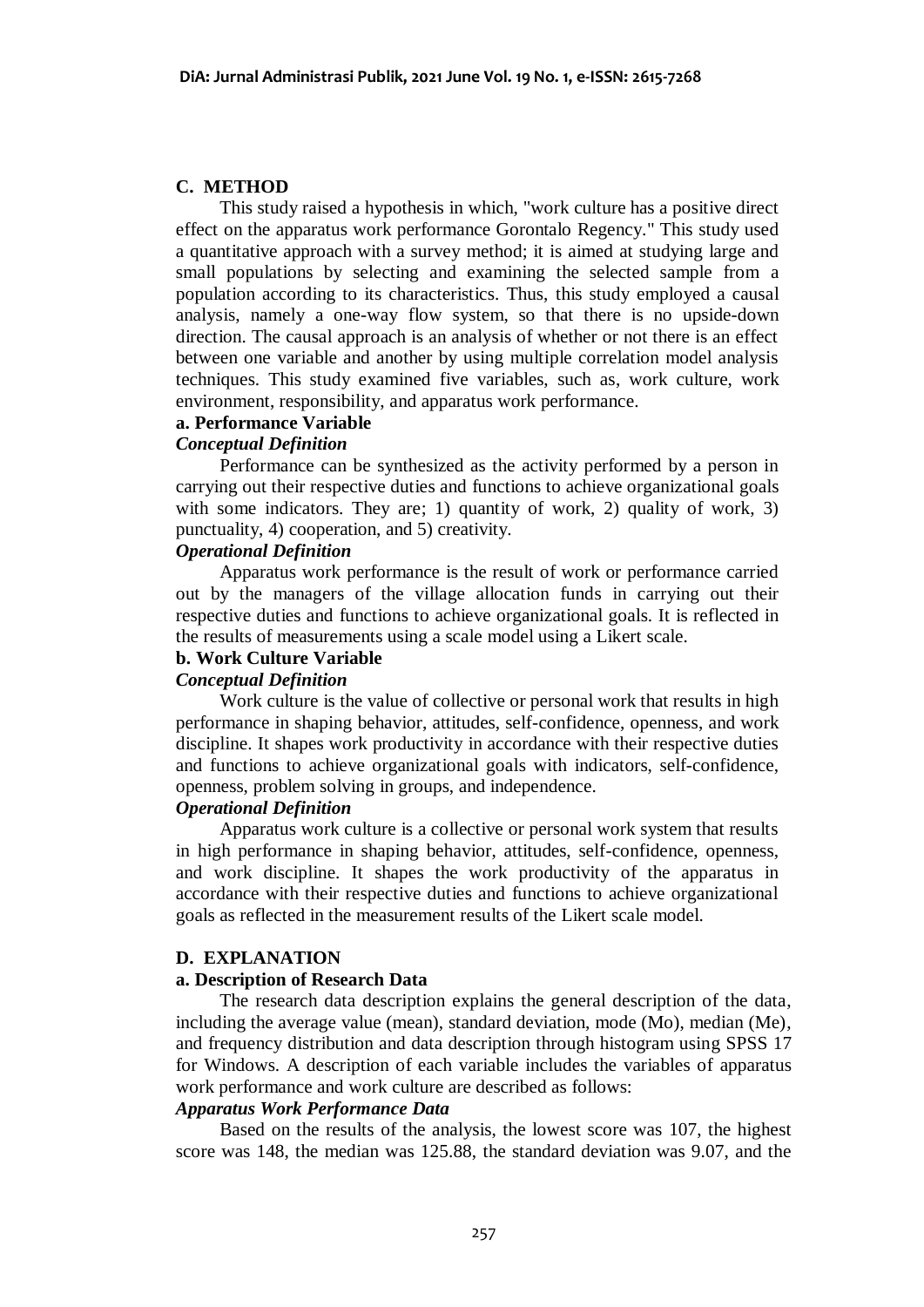variance was 82.33. To obtain the number of classes, the Sturges formula is used with the lowest score of 107 and the highest score of 148; the range value obtained is  $148-107 = 37$ . The number of classes is calculated using the Sturgess formula, namely  $BK = 1 + 1.33$  Log  $(87) = 6.40$  (rounded to 6).

Based on the data shown, it can be seen that the highest absolute frequency is in the interval class of 125 - 130 with 24 respondents (27.59%), while the smallest absolute frequency is in the interval class of 143 - 148 with 1 respondent (1.15%). Thus, based on the normal distribution, it can be said that the apparatus performance score is relatively high.

## *Work Culture Data*

Based on the results of the analysis, the lowest score was 106, the highest score was 147, the median was 127.47, the standard deviation was 8.05, and the variance was 64.87. To obtain the number of classes, the Sturges formula is used with the lowest score of 106 and the highest of 147; the range value obtained is  $147-106 = 39$ . The number of classes is calculated using the Sturgess formula, namely  $BK = 1 + 1.33$  Log  $(87) = 6.40$  (rounded to 6).

Based on the data displayed, it can be seen that the highest absolute frequency is in the interval class of 124 - 129 with 31 respondents (35.63%), while the smallest absolute frequency is in the interval class of 106 - 111 with 3 respondents (3.45%). Further, the smallest absolute frequency is in the class interval of 142 - 147 with 3 respondents (3.45%). Thus, based on the normal distribution, it can be said that the apparatus work culture score in Gorontalo Regency tends to be high.

# **b. Testing Requirements Analysis**

# *Normality Test*

One type of analysis that can be used to test data normality is the Liliefors test. By using the Liliefors test, the data is declared normal if  $L_{\text{count}} < L_{\text{table}}$  and data is declared abnormal if  $L_{\text{count}} > L_{\text{table}}$ . The test criterion is to accept H0 if L0 > L<sub>tabel</sub> and reject H0 if L0 > L<sub>tabel</sub> at the chosen real level of α. In this study,  $\alpha$  = 0.05 was chosen, so that for  $n = 87$ , the L<sub>table</sub> value = 0.095. The following is a description of the calculation of the normality test for the performance variables of the village allocation funds by the managing apparatus, work culture, work environment, and responsibility, as follows: The results of the calculation based on the Y regression error on X1 obtained the maximum price of the Liliefors test, namely  $L_{\text{count}} = 0.0735$ . Because the value of  $L_{\text{count}} = 0.0735 < L_{\text{table}} = 0.095$ , it can be concluded that the regression error Y on X1 is normally distributed. In this case, the data comes from a normally distributed population.

| N <sub>0</sub> | <b>Error Regression</b><br><b>Model</b>                                                                          | $L_0$ | $L_{table}$ | <b>Conclusion</b>                                                             |
|----------------|------------------------------------------------------------------------------------------------------------------|-------|-------------|-------------------------------------------------------------------------------|
|                | The performance of the<br>managing apparatus of<br>the Village Allocation<br>Funds (Y) on Work<br>Culture $(X1)$ | 0.074 | 0.095       | <b>Estimated Error comes</b><br>from Population having<br>Normal distribution |

## **Table 1. Summary of Error Normality Calculation Results**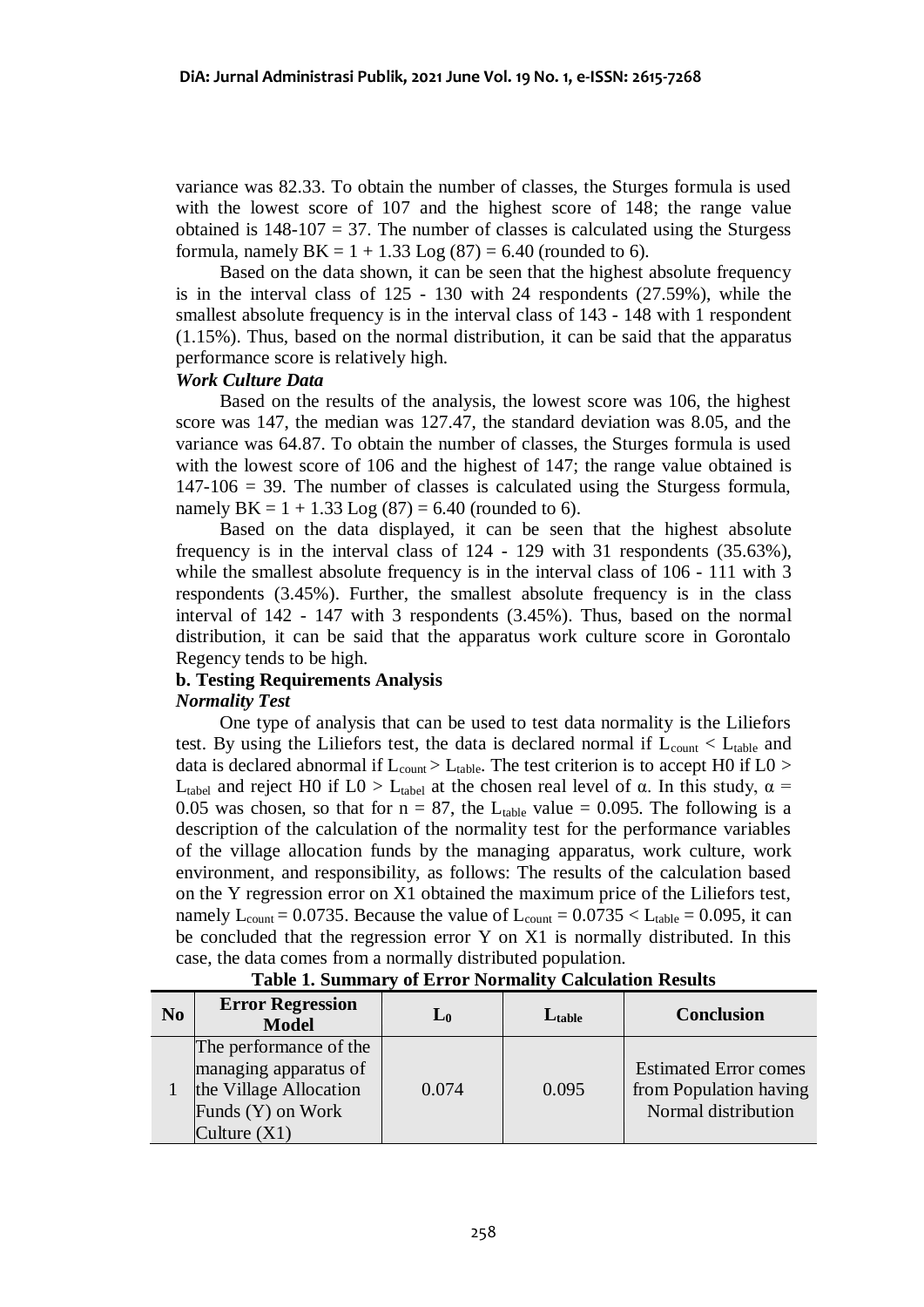# *Linearity and Significance Test*

The results of the regression equation obtained by  $F_{\text{count}}$  of 48.8 are greater than F<sub>table</sub> of 3.95 ( $\alpha$  = 0.05) and 6.94 ( $\alpha$  = 0.01), thus H0 is rejected and H1 is accepted. It means that the regression equation model Y over X1 is significantly proven. Linearity test obtained  $F_{\text{count}}$  value of 0.82 which is smaller than  $F_{\text{table}}$  of 1.66 ( $\alpha$  = 0.05). Thus, it can be stated that the regression model Y over X1 is proven to be linear.

## **c. Discussion**

Work culture affects the work performance of the apparatus. The results showed that work culture has a positive effect on the work performance of the apparatus. This concludes that there is a positive influence of work culture on the performance of the apparatus with a coefficient of  $0.382$  and the value of  $t_{\text{count}}$  $(4.416) > t_{table}$  (1.99) at the significance level of  $\alpha = 0.05$ . This shows that a better work culture could increase the performance of the apparatus. Work culture is a set of values, norms, and rules that are felt by individuals. It fosters belief based on the values believed by employees to achieve the best work performance in forming a work culture and occurs when the work environment or organizations learn to face problems in the organization.

According to Nawawi, work culture is a habit that is carried out repeatedly in an organization. Violations of this habit do not have strict sanctions, but morally, organizational actors have agreed that this habit must be adhered in achieving goals. The work culture will be beneficial in an organization when each apparatus needs the mutual contribution of advice from colleagues. However, this work culture will have a bad effect if the organization actors bring out their own ego because they can work alone without the help of others.

The strong work culture can be seen from how the apparatus in Gorontalo Regency views the work culture so that it affects their behaviors which were described through motivation, dedication, creativity, ability, and high commitment. The stronger the work culture, the higher the commitment and ability that the managing apparatus of village allocation fund feels. The more apparatus who accept the values, the higher their ability and commitment to these cultures values.

Thus, the work performance of the apparatus is influenced by the factors of work culture. In other words, the decline and increase in the work performance of the apparatus can be due to the role of work culture created in the work environment and how the government gives more consistent responsibility to the apparatus in creating and planning development empowerment from the village level.

#### **E. CONCLUSION**

Work culture has a positive effect on the work performance of the managing apparatus of the village allocation funds. Conducive work culture will create better work performance. Thus, the government should design policies related to the development of work culture, work environment, and responsibility as these factors have been proven as factors affecting the performance of the managing apparatus of the village allocation funds.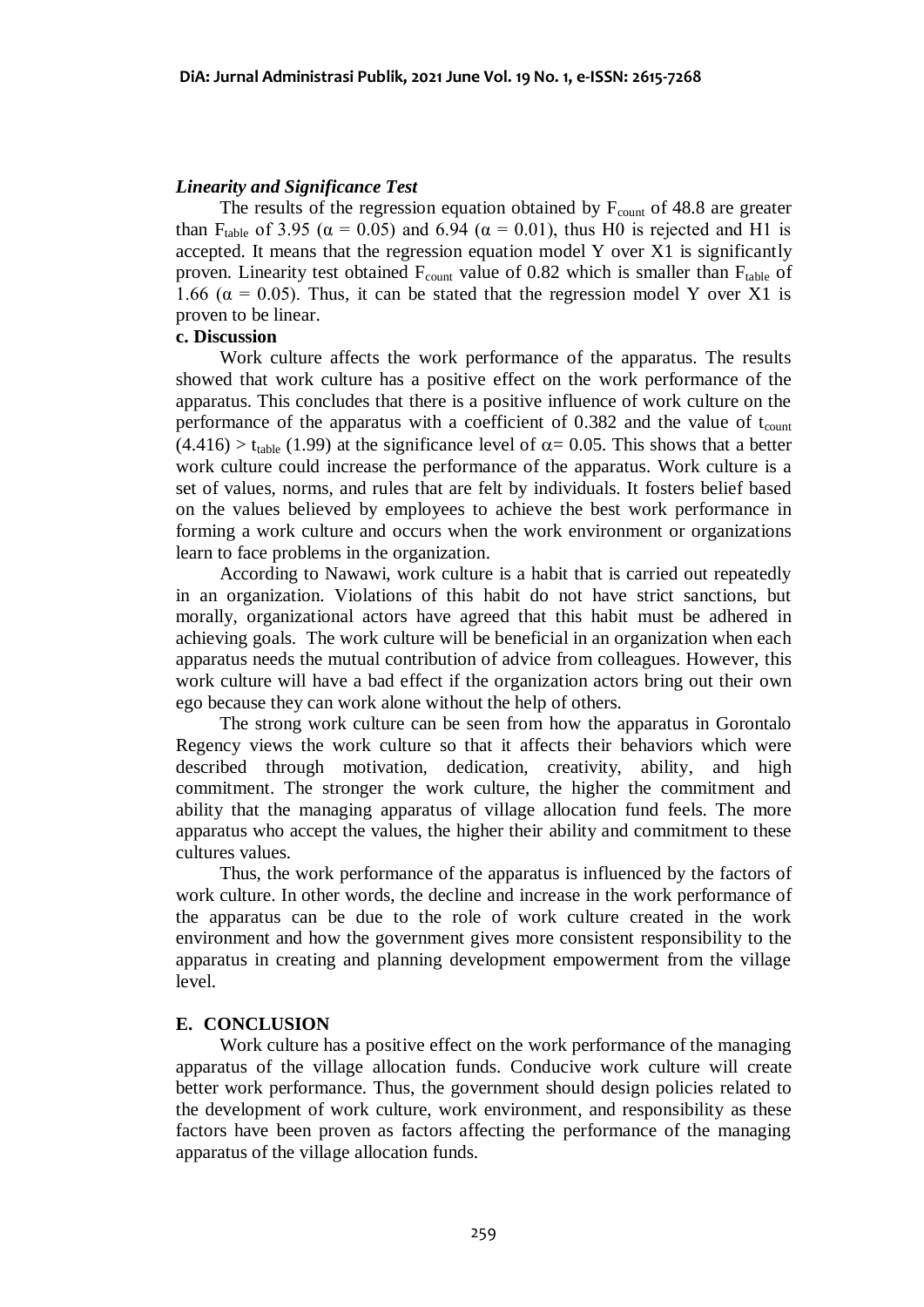## **REFERENCES**

- Ahmad, M*.* (2014). *Pengaruh penerimaan perubahan, kecerdasan emosional, dan kepemimpinan bupati terhadap kinerja pegawai negeri sipil di Kabupaten Boalemo* [The influence of change acceptance, emotional intelligence, and district head leadership on the performance of civil servants in Boalemo Regency] [Unpublished Doctoral Dissertation]. Universitas Negeri Jakarta.
- Ahmad, M. (2017). Revenue changes and emotional intelligence in improving the performance of employees civil area*.* Journal of Applied Management (JAM), 15(1), 153-159.
- Ahmad, M. (2018). The influence of product attribute and reference group towards customer value of moslem's wear kerawang handycraft in Gorontalo Province. International Journal of Accounting & Finance in Asia Pasific, 2(1), 1-12.
- Armstrong, M. (2009). *Performance management*. Kogan Page.
- Arikunto, S. (1996). *Prosedur penelitian: Suatu pendekatan praktek* [Research procedure: A practical approach]. Rineka Cipta.
- Benardin, H. J., & Joyce, E. A. R. (1998). *Human resources management: An experiential approach*. McGraw-Hill.
- Davis, K., & Newstrom, W. J**.** (1989). *Human behavior at work: Organizational behavior.* McGraw Hill Internation.
- Frinaldi, A. (2014). *Konflik dan pengaruh budaya kerja etnik dalam kalangan kakitangan awam di pihak berkuasa tempatan Pasaman Barat, wilayah Sumatera Barat, Indonesia* [Conflict and the influence of ethnic work culture among lay staff on the ruling party of West Pasaman, West Sumatra region, Indonesia] (Publication No. 4494) (Doctoral Dissertation, Universiti Utara Malaysia). Universiti Utara Malaysian Electronic Theses and Dissertation. <http://etd.uum.edu.my/4494/>
- Hasibuan, H. M. S. P. (2007). *Manajemen Sumber Daya Manusia* [Human Resource Management] (  $10^{th}$  ed.). Bumi Aksara.
- Hunger, D. J., & Thomas, L. (2013). *Wheelen Manajemen Strategis* (Translated ed.). Penerbit Andi. (Original work published 1983).
- Ivancevich, J. M. (2001). *Human Resource Management* (8<sup>th</sup> ed.). McGraw-Hill.
- Kreitner, R., & Angelo K. (2001). *Organizational Behavior* (5<sup>th</sup> ed.). McGraw-Hill.
- Koentjaraningrat. (2002). *Kebudayaan Mentalitas dan Pembangunan* [Culture Mentality and Development]. Gramedia.
- Kotter, J. P., & L. H. (2006). *Budaya Korporat dan Kinerja* (Translated ed.). Penerbit SAGA. (Original work published 1992).
- Lau, R. S. M. (2000). Quality of work life and performance: An ad hoc investigation of two key elements in the service profit chain model. International Journal of Service Industry Management, 11(5), 422- 437.
- Narimawati, U. (2007). *Riset manajemen sumber daya manusia: aplikasi contoh*